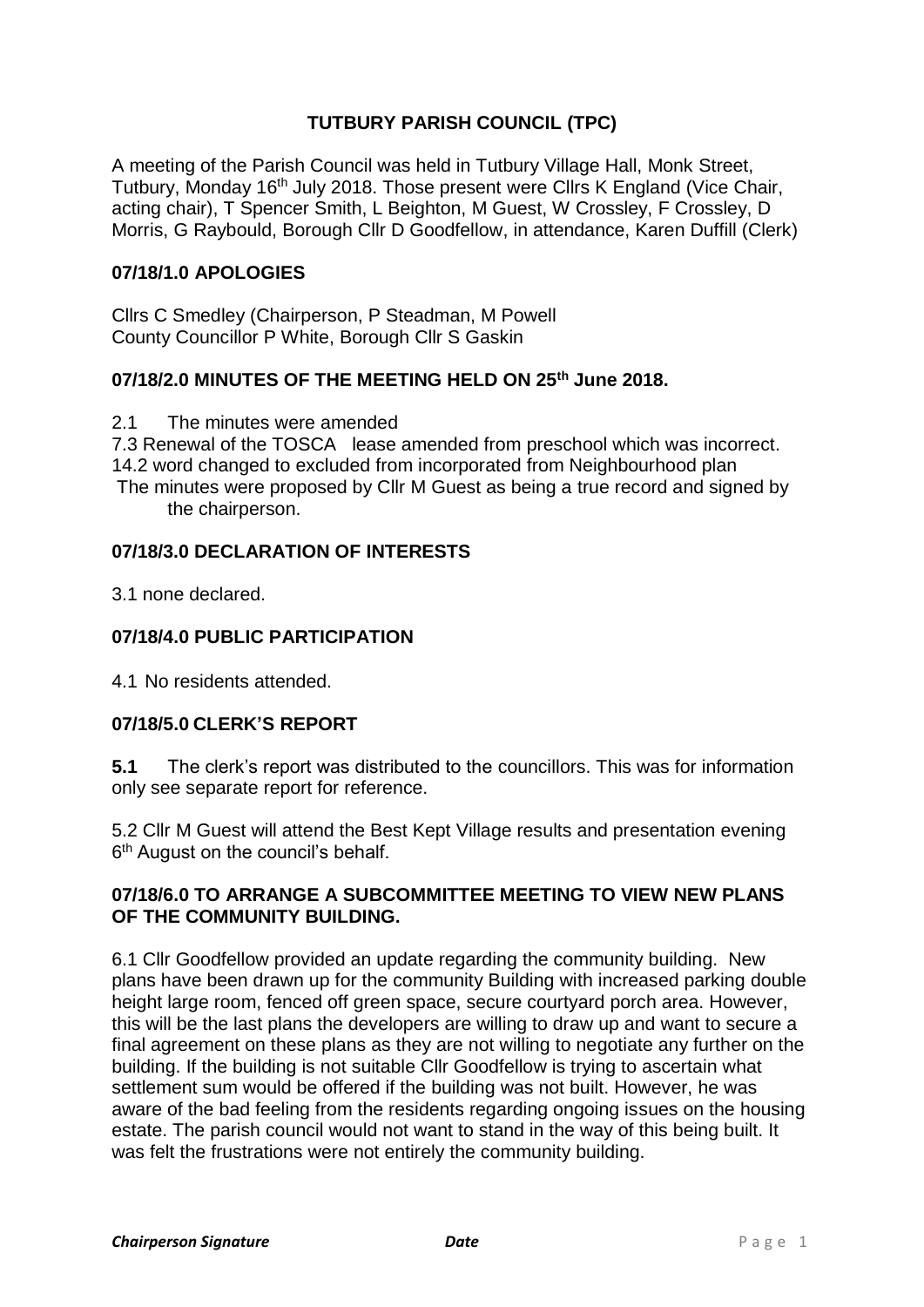## **Resolution**

A daytime/late afternoon early evening meeting will be arranged for Sachin Parmar ESBC to talk through the plans as soon as possible with available members of the subcommittee. If a planning application is received this can be viewed at the proposed planning Meeting August 20<sup>th</sup>.

The clerk will request printed copies of plans for the subcommittee.

#### **07/18/7.0 BOROUGH AND COUNTY COUNCILLOR REPORT**

7.1 A response from the chief executive Andy O Brien has been received regarding the issues with the missing bus route, play areas and grills on the balancing ponds on Heritage Park, see Appendix A.

Parish councillors did not agree with the response and questioned that if the missing grills on the balancing pond pipes was not a planning issue then it should be raised as a Health and Safety matter.

The parish council did not request for fences on the balancing ponds the letter asked for grills over the pipes, not boundary fencing.

On an alternate site grills have been fitted inside the tunnel and a demarcation fence around and signs of the dangers.

It was noted there was a lack of communication to the residents on this site regarding this facility.

Road surfaces are not finished so question if the roads are adopted.

248 total houses have been approved for this site, the allocation for Tutbury was 250 in the local plan

# **07/18/8.0 RECEIVE A BUDGET UPDATE REPORT**

**8.1** A budget update was circulated to the councillors see Appendix B. The clerk questioned whether money should be transferred from the current account to one of the interest accounts. Councillors agreed to keep the money in the current account.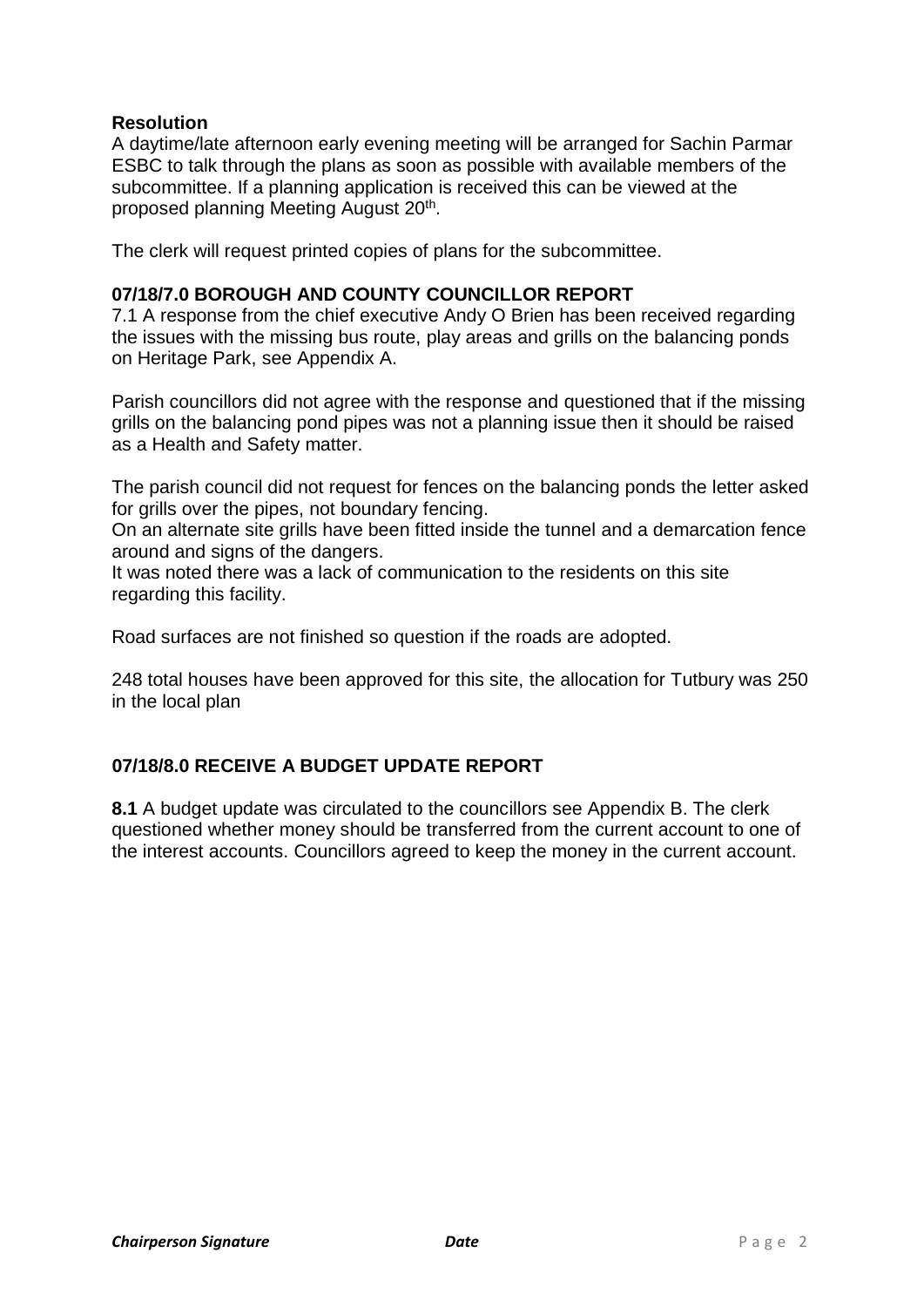# **07/18/9.0 TO APPROVE ACCOUNTS FOR PAYMENT FOR JULY AND AUGUST**

July and August payments were approved by Cllr M Guest and seconded by Cllr T Spencer Smith. August payment included the pension and the same amount approved for August payments for the clerk's salary and HMRC payment.

| <b>DETAILS</b>                      |                               | <b>SUB</b> | <b>VAT</b> | <b>TOTAL</b> |
|-------------------------------------|-------------------------------|------------|------------|--------------|
|                                     |                               |            |            |              |
| Karen Duffill                       | <b>Clerks Salary</b>          | 942.42     |            | 942.42       |
| <b>Karen Duffill</b>                | <b>Clerks Expenses</b>        | 25.92      |            | 25.92        |
| <b>Karen Duffill</b>                | Postage                       | 3.54       |            | 3.54         |
| <b>Karen Duffill</b>                | Printer ink Amazon            | 33.57      | 6.72       | 40.29        |
| HM revenue and customs              | <b>National Insurance</b>     | 117.54     |            | 117.54       |
| <b>Staffordshire County Pension</b> | Clerks Employer               |            |            |              |
| Fund                                | Pension arrears               | 254.31     |            | 254.31       |
| <b>Staffordshire County Pension</b> | Clerks Employee               |            |            |              |
| Fund                                | Pension contribution          | 160.48     |            | 160.48       |
| Aucuba Landscapes                   |                               | 238.64     |            |              |
| Aucuba Landscapes                   | Park Pale strim               | 46.09      | 9.22       | 55.31        |
| Aucuba Landscapes                   | Weed kill on the triangle     | 115.00     | 23.00      | 138.00       |
| <b>Sterilizing services</b>         |                               |            |            | 76.80        |
| RB Landscaping inv 1268             | Strim close bank footpath     | 75.00      |            | 75.00        |
| <b>Staffordshire County Pension</b> | <b>Clerks Employer August</b> |            |            |              |
| Fund                                | Pension arrears               | 254.31     |            | 254.31       |
| <b>Staffordshire County Pension</b> | <b>Clerks Employee August</b> |            |            |              |
| Fund                                | Pension contribution          | 160.48     |            | 160.48       |
| Aug Karen Duffill                   | <b>Clerks Salary</b>          | 942.42     |            | 891.44       |
| Aug Karen Duffill                   | <b>Clerks Expenses</b>        | 25.92      |            | 25.92        |
| Aug HM revenue and customs          | National Insurance            | 117.54     |            | 102.58.      |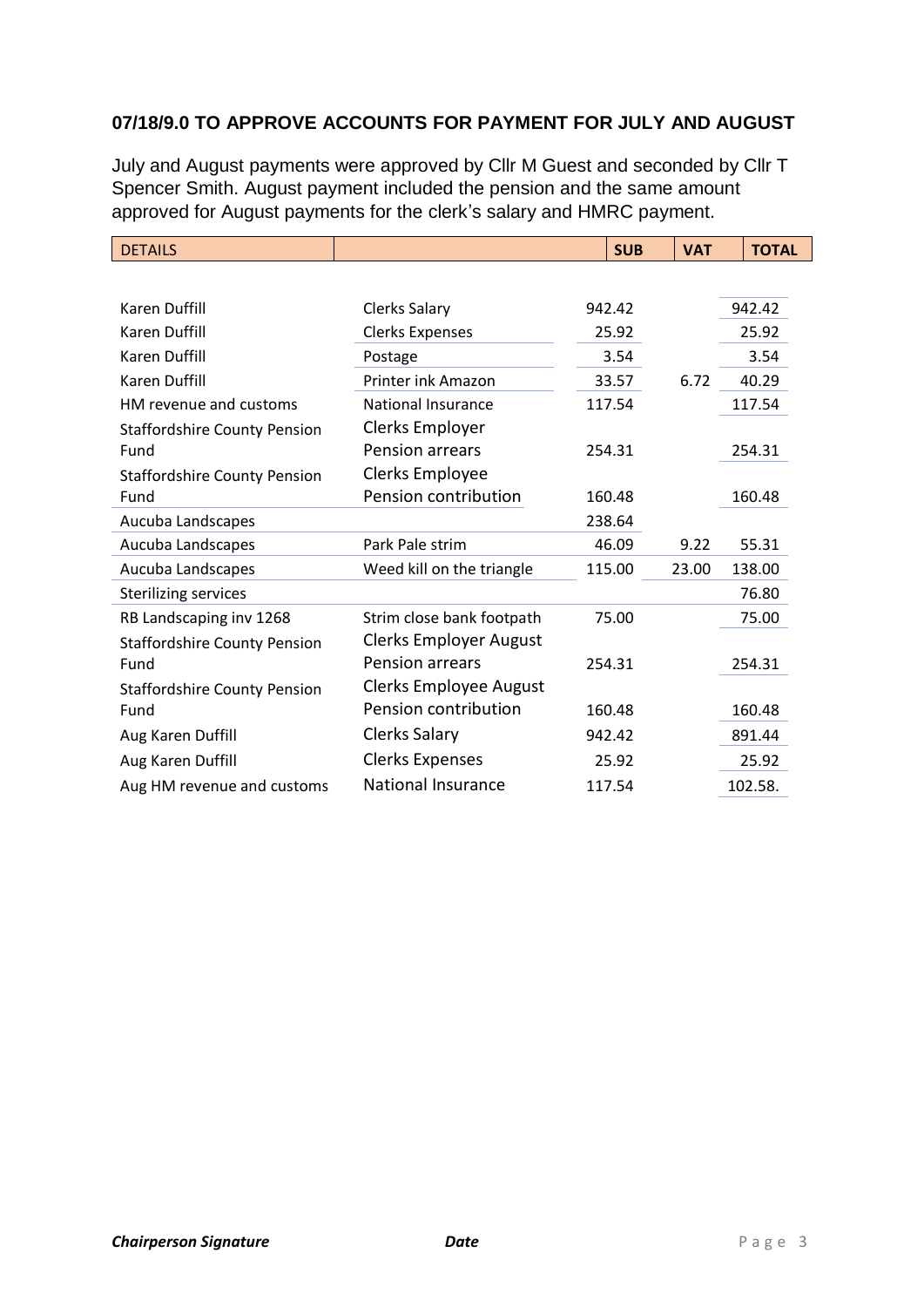# **07/18/10.0 TO APPROVE REPAIRS FOR A REPLACEMENT OF GRID IN THE CLOSED CHURCHYARD.**

#### **Two quotes were received for this work**

#### **Quote A**

Clean out and remove all arisings from drain grid fit new bespoke drain cover £450

#### **Quote B**

Attend site, erect safety barrier, cordon off work area, floor saw and carefully breakout existing concrete edges. Carefully point up existing brickwork to match. Install shutter to create new concrete shoulders for fitting of new galvanised grille. Remove all site debris, clean out drainage gully. Total price for all Works £1,853.74 plus Vat Reduced by £200 £1653.74

Metal grids and earth work underneath is the difference between the quotes. Cllrs questioned what is the warranty of the grid and the guarantee of the work? What is the specification of the grid cast iron or metal. Cllr Guest clarified that the grid to be installed would be a metal oblong grid.

On the basis that the concrete mount has not been damaged and the area is fenced around during work, councillors agreed on Quote A

There may be problems with silt in the drains, which may result in an increase in charges of quote A.

#### **Resolution**

The clerk will write to contractor A and instruct them to carry out the work. A request should be made by the clerk that the work is guaranteed and signed off as satisfactory before the invoice is paid. A request to fence off the area during work in progress will also be made.

#### 07/18/11.0 **To address complaints regarding Footpath Maintenance and to form a committee**

#### 11.1 **Belmot Road**

Three faults have been logged to get the pavement cut back to make it accessible rather than walking on the road on a blind bend. Trevor Mellor from the County Highways Neighbourhood team is working on this to get the faults logged inspected and for it to be cut back.

Several residents have complained and sent photos which have been sent onto the County to try and resolve this.

#### **11.2 Ludgate St to Chatsworth Drive footpath**.

Parish Cllrs stated that this was County responsibility to maintain. A fault has been logged but having spoken to Trevor Mellor this is not in their list as being adopted to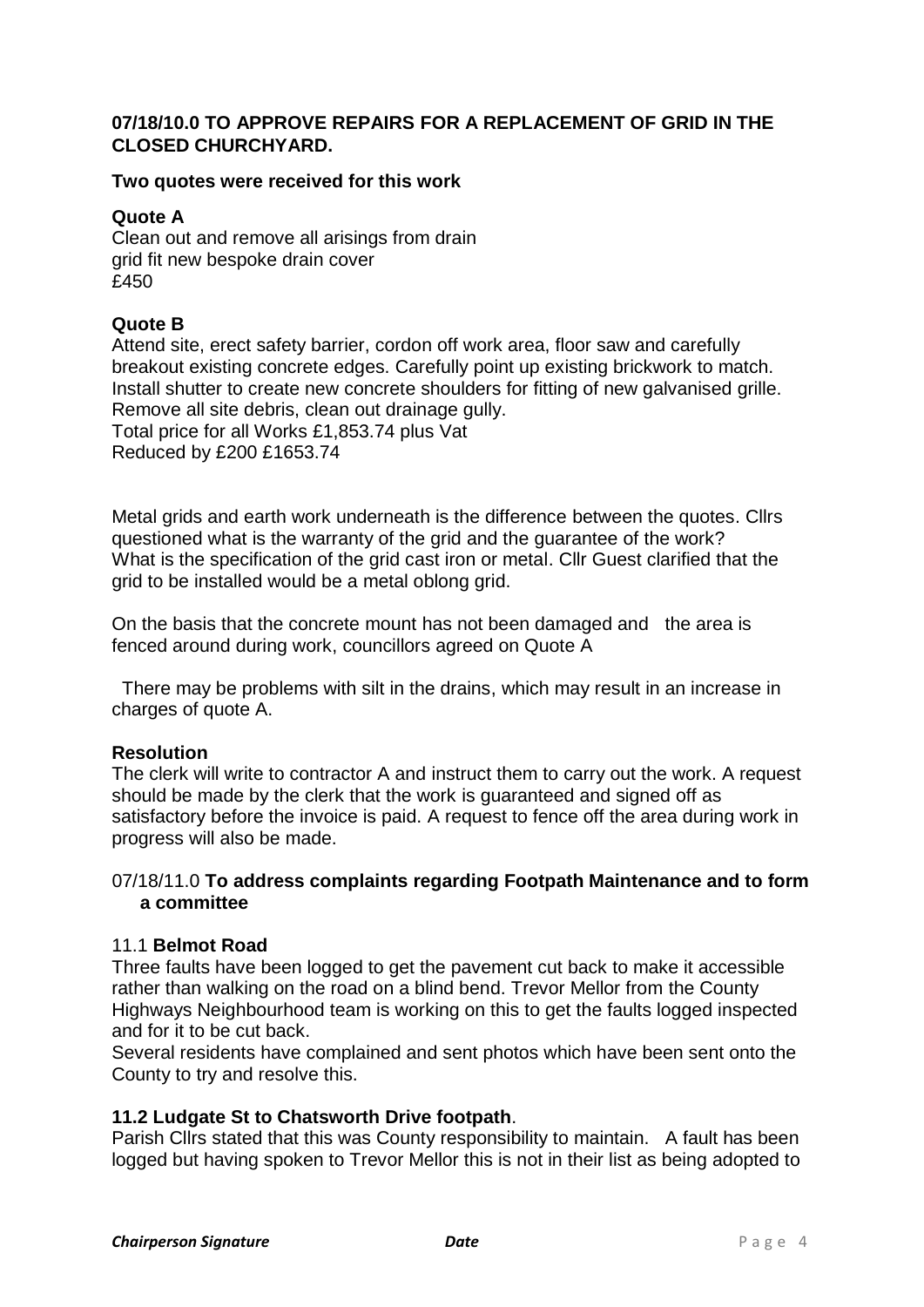maintain. A quote has been received to cut this back for £50 Cllrs agreed that this should be done.

#### **Resolution**

To instruct a contractor to strim back the weeds on this footpath route to school.

#### **11.3 Elm Lane**

The Elm lane volunteers are experiencing problems whilst carrying out their voluntary work in tidying up the footpath by an aggressive resident of Pinfold Close. The Friends of Elm Lane would like some support in dealing with this before they next strim back the lane.

#### **Resolution**

Cllrs agreed that the Police Community Support Officer should be contacted to assist the volunteers in dealing with this matter.

# **07/18/12.0 GRANTS FOR LOCAL ORGANISATIONS AND TO APPROVE A GRANT AWARDING POLICY.**

**12.1** The clerk reminded the council that to award a grant it should be to a local organisation and not for individuals and money must be proportionate for the benefit of the whole community. The grant application was received requesting £1000 financial assistance from Tutbury and Hatton scouts to assist their two scouts to fundraise to represent their group by attending the world jamboree. Each scout had to raise enough money to attend and the money raised for more developed countries subsidised to less developed countries.

Due to the nature of this request councillors discussed the possibility to pledge a donation and money would only be awarded when the scouts had raised enough funds to secure their place on the jamboree. However, Cllrs raised concern that by supporting only two scouts this would not benefit the wider community.

It was proposed that a donation of £500 should be given to assist the scout group in fundraising for the group and the work they do in the community. The grant application would need to be resubmitted before the money was awarded.

5 Cllrs voted for awarding he donation and 3 abstained

#### **Resolution**

To award £500 to the scouts on receipt of a new application for assistance with fundraising in the community, rather than supporting two scouts.

Grant awarding policy to be added on a future agenda

#### **07/18/13.0 TO RECEIVE A REPORT REGARDING A NEIGHBOURHOOD PLAN**

**13.0** Cllr L Beighton has been visiting community groups gaining interest and information that can be used in forming a neighbourhood plan committee with a view to inviting Naomi Perry from the ESBC to discuss the option of this again as a parish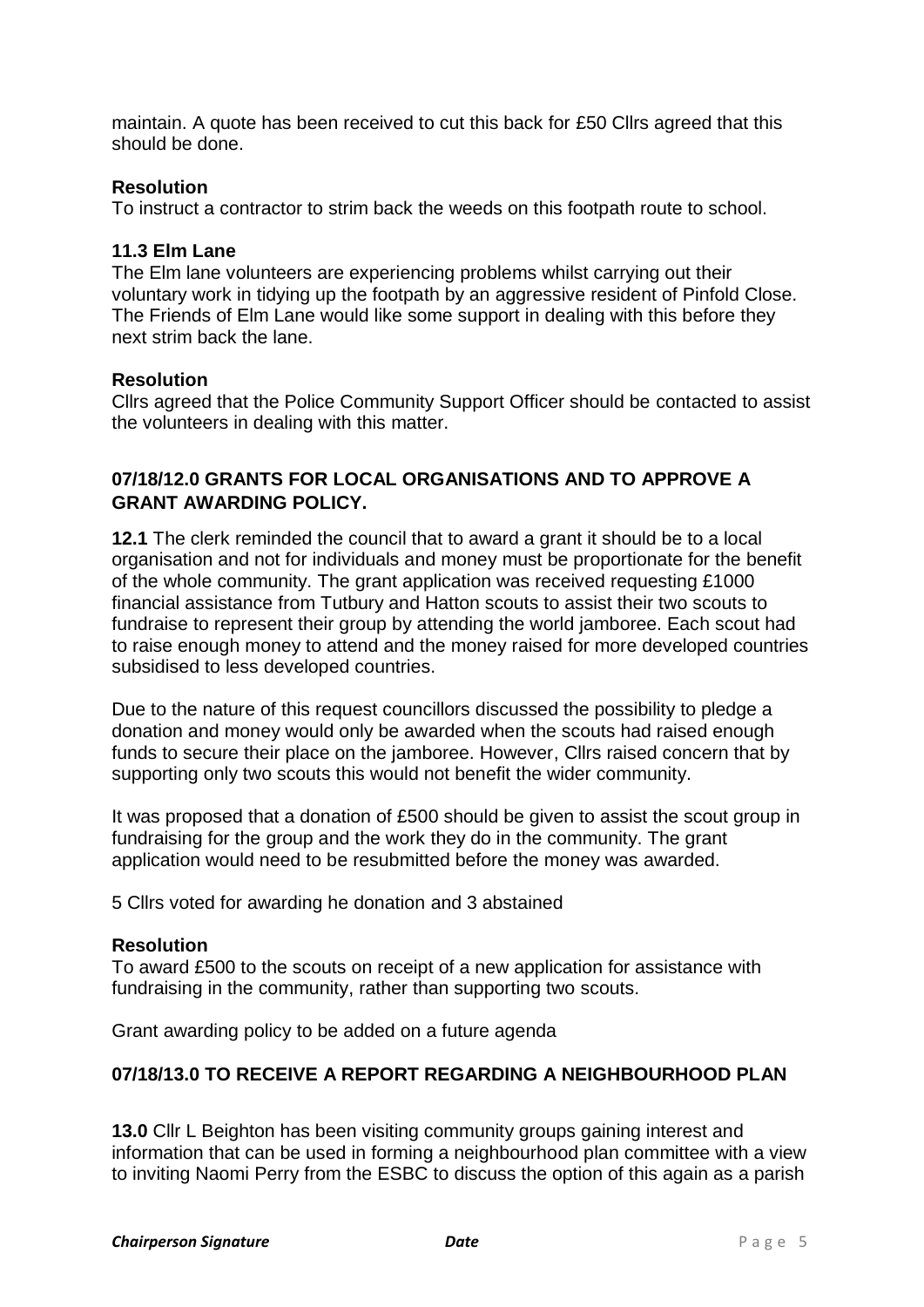group rather than just the parish council. Interested parties include the Civic society, Residents association, church, Women's Institute, and a couple of residents and two parish councillors.

13.2 Cllr W Crossley read out an email from the Staffordshire Parish Council Association stating Neighbourhood plans are not supporting government ambitions to meet the housing need, with fewer than half containing allocations for new housing in their communities. The clerk stating that the Parish Council associations have published many articles relating to the benefits of neighbourhood plans. One of which was the financial benefit a parish would receive if community infrastructure Levy was awarded by a developer in the future, A parish with a neighbourhood plan they would receive a higher percentage of funding and more pressure is being put on Bourgh councils to move away from Section 106 agreements and implement the CIL system.

#### **07/18/14.0 PLANNING MATTERS -TO RECEIVE COMMENTS ON RECENT APPLICATIONS**

14.1 **P2018/00756** 23 Bridge Street - Single storey rear extension.

NO OBJECTIONS.

>

#### **P2018/00754**

8 Honeysuckle Avenue - Single storey extension + roof-lights on rear + 2 dormer windows on front elevation.

#### **NO OBJECTIONS**.

> **P2018/00704** 56 Belmont Road - Felling of 2 Scots pine, 1 conifer and 1 larch tree in TPO area.

**NO OBJECTIONS** to felling the 2 Scots pine and 1 conifer. HOWEVER, if the larch tree is subject to a TPO then suggest further investigation as to the state of this tree as it is not clear in the application if the tree is diseased or it is just a few branches. If it is the branches, then these can be cut back and investigate reducing spread of the tree and/or reducing height.

# **07/18/15.0 REPORT FROM THE CHANGING ROOMS COMMITTEE.**

#### **15.1 CHANGING ROOMS CORRESPONDENCE RECEIVED**

A request has been received from a resident who lives near the playing fields on Cornmill lane to be a gate key holder for a keep fit group and other groups that would like access to the facilities not the changing rooms. To ease parking for users. The clerk suggested that this could be discussed at a future meeting as the three locks for the gate is cumbersome and spare keys are not easy or impossible to obtain. The football team have requested another set in the past.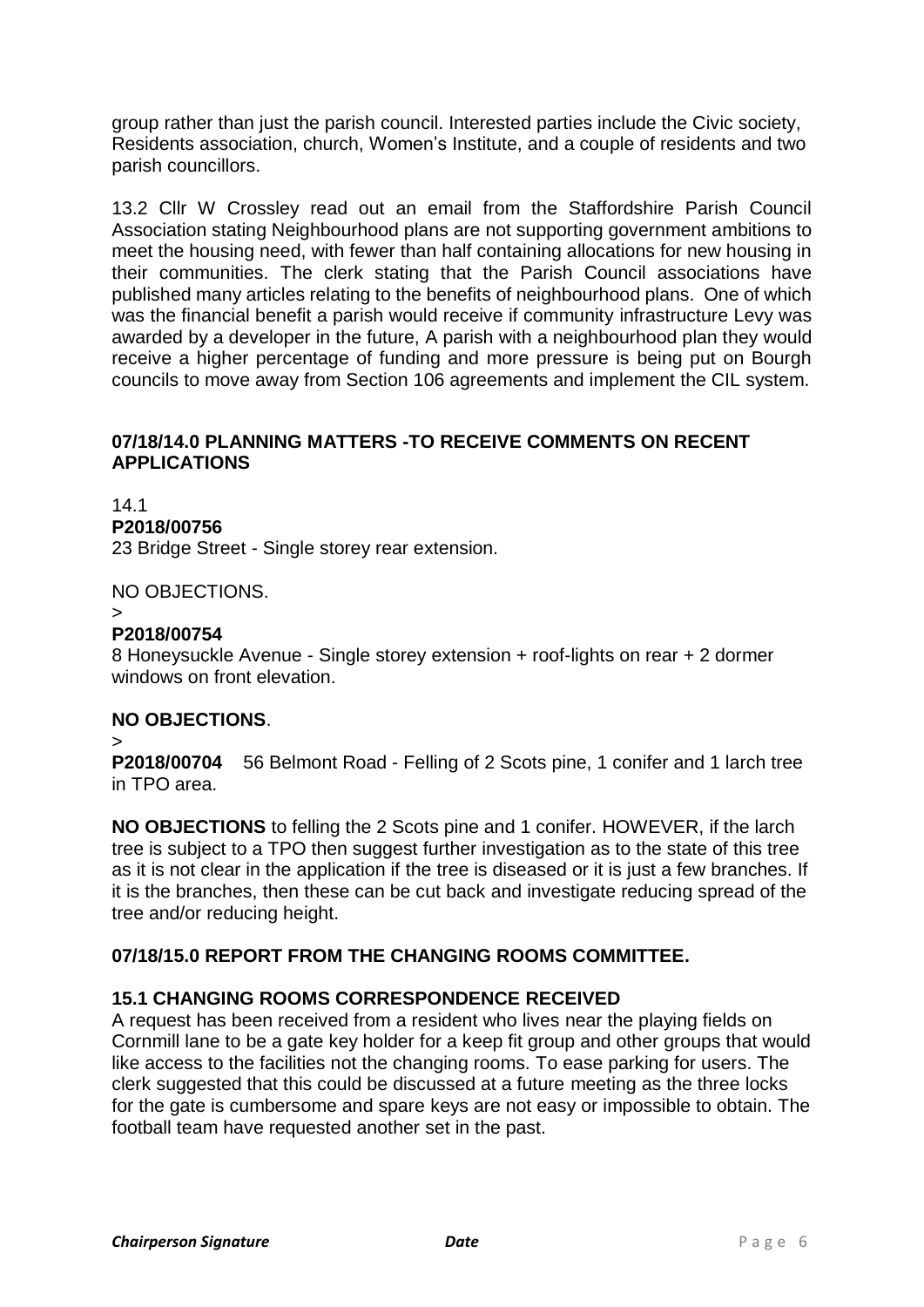15.2 Cllr Morris requested that the hedge is trimmed at the entrance to the playing fields. The clerk will instruct the contractor.

15.3 The next committee meeting will be held 30th July at 7pm charity house.

## **07/18/16.0 TO INVESTIGATE INSTALLING A BUOYANCY AID FOR THE WIER AT TUTBURY.**

16.1 Cllr Guest distributed a photo of the gathering of teenagers at the weir in Tutbury there were around forty people sunbathing and swimming in the weir during this hot weather period. She proposed that a buoyancy was erected to assist in rescue if the need arose. There is one installed at Thistley Meadow at Hatton near the river there.

#### **Resolution**

To contact the Thistley Meadow committee to find out the process.

## **07/18/17.0 TO RECEIVE A REPORT FROM THE TWINNING COMMITTEE**

17.1 The recent Twinning visit was successful 32 visitors stayed in Tutbury. Hosts enjoyed their guests; positive feedback has been received. The Ollainville visitors were presented with a road sign in miles to Ollainville from Tutbury and a mug. The visitors presented Tutbury with a blue cock and a commemorative mug. Tutbury has been invited back next year. This will be discussed at the next Twinning meeting.

#### **08/07/18/18.0 ITEMS FOR THE NEXT AGENDA**

**18.1** Footpaths/ kissing gate and stiles

To form a footpath committee Church Report 100 years commemoration of WW1 Community building Grant awarding policy

Meeting closed 10.05 pm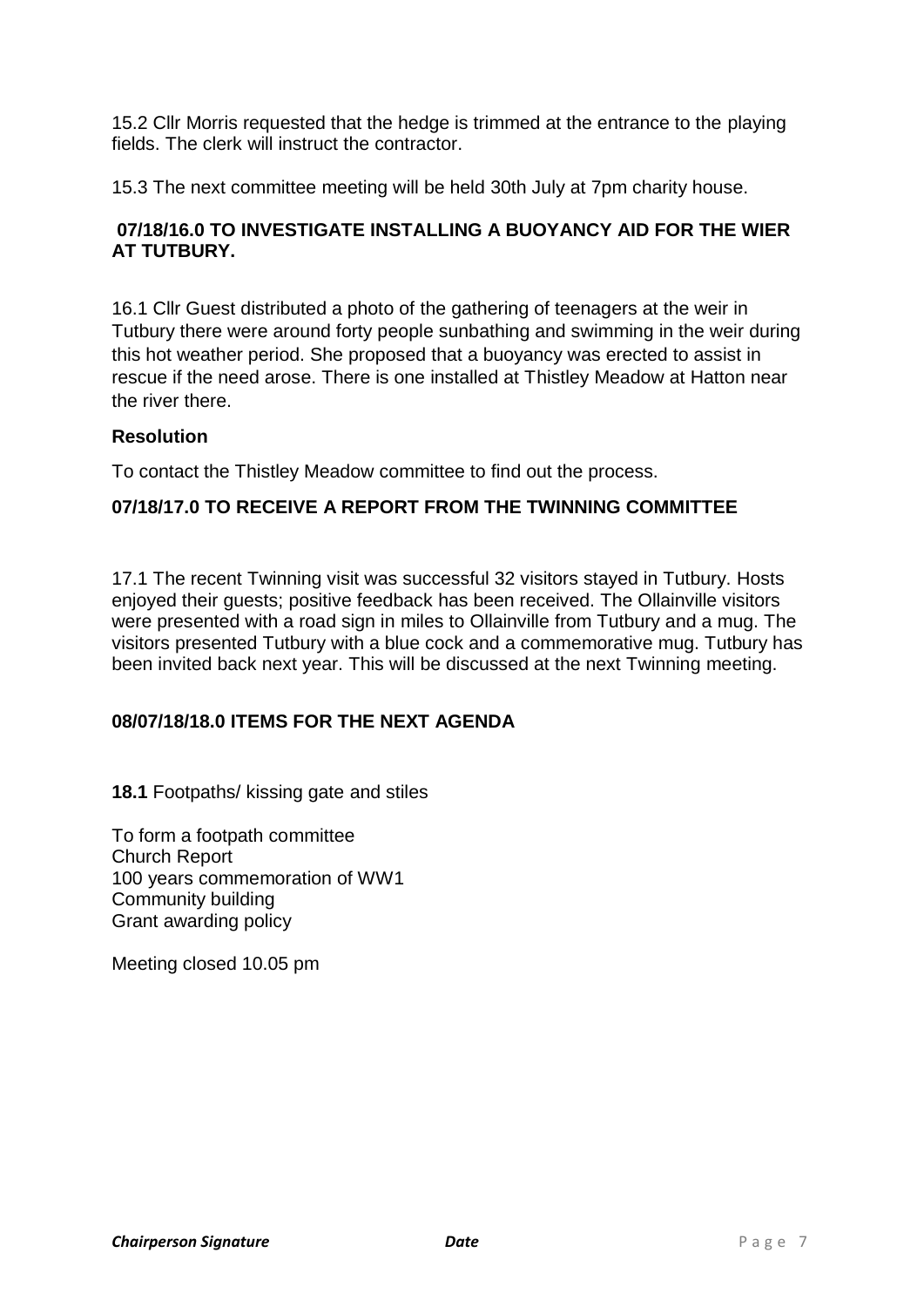# **Appendix A**

Thank you for your letter sent as recorded delivery on 10 July, expecting a request by 16 July, regarding Peveril Homes and the S.106 agreement for the Heritage Park/Doves Keep Development in Tutbury.

This site has a complex planning history which I will outline briefly. Two applications were originally submitted in 2011 which proposed a total of 224 dwellings. Application P/2011/00547, in outline, was for 12 self-build plots and application P/2011/00546 for 212 dwellings which also included associated garages, the erection of 14 commercial units, a community building and the provision of public open space, allotments, sports pitch and the formation of two vehicular accesses off Burton Road was a detailed application.

Subsequent to these initial applications a variety of other permissions have been granted which have substituted house types and an application which increased the number of dwellings on site by 15 (P/2014/01211) which replaced the commercial component of the original permission and which also includes parking for the community building. A separate application for a nursery was also approved. An application which replaced the 12 self-build for 21 houses was recently approved (P/2017/01058).

Having set out this background history there are a number of points to make in response.

In terms of adoption of roads, parking provision etc. The application met parking standards in place at that time. Staffordshire County Council Highways were consulted upon the size and location of garaging in addition to the number of car spaces per property on driveways. In addition, the road layout was fully discussed with Staffordshire County Council Highways through the planning process and the roads have been adopted by them. In planning terms, the development has met all requirements of planning policy and has satisfied the Highways consultee in terms of highway safety. There is no further action to take on this matter.

Play area for Children. The open space associated with the original detailed application will contain a play space which is defined as Local Equipped Area of Play (LEAP) and this is set out in the s.106 agreement. This is therefore a legally binding matter which will need to be delivered by the developer. An application for a LEAP proposal is imminent. With regard to the storm drain/balancing pond which is being used by children for playing. The approved plans show there is no requirement to install fencing around them so there is no breach of planning regulations. ESBC Building Control Inspectors have confirmed that the lack of fencing is not a breach of Building Regulations. It may be that the Health and Safety Executive is contacted and made aware of the issues.

The original S.106 agreement which has been amended to take into account the complex planning history is a legally binding document on the developer. To date there has been no breach of planning. With respect to the LEAP and the community building, sports pitch and open space these issues are outstanding, and the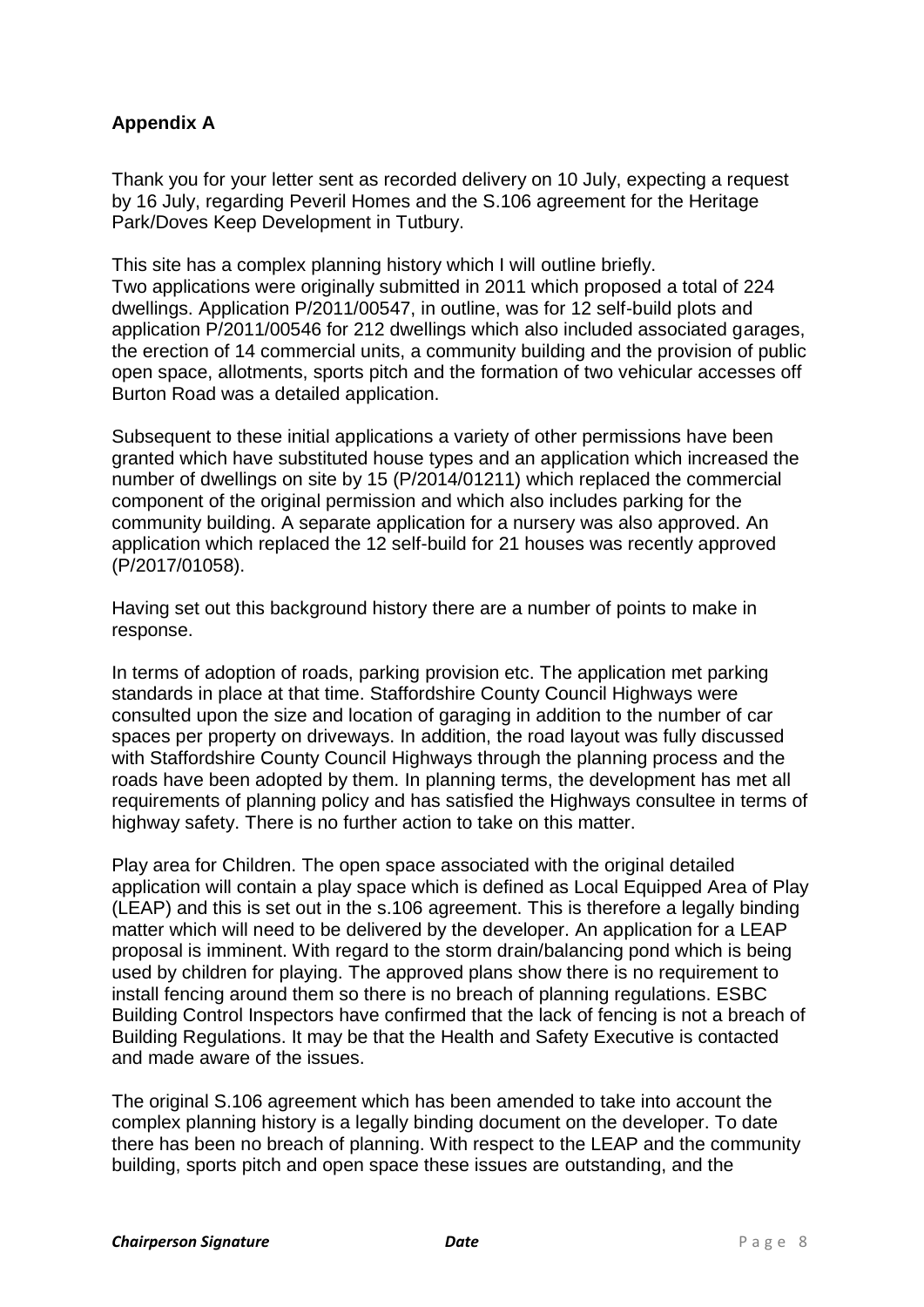developer is shortly about to submit an application. The LEAP will be in a relocated position from the original application and the community building an amended scheme.

In the Borough Council's view, the reason for the delay in these components is because of the sometimes difficult and protracted discussions locally which my Planning Manager informs me have led to an impasse on several occasions over the last couple of years. My understanding is that the developer will be able to satisfy the community needs of the Parish when the next planning application is submitted. This is imminent.

Kind regards,

Andy O'Brien Chief Executive East Staffordshire Borough Council The Town Hall King Edward Place Burton upon Trent